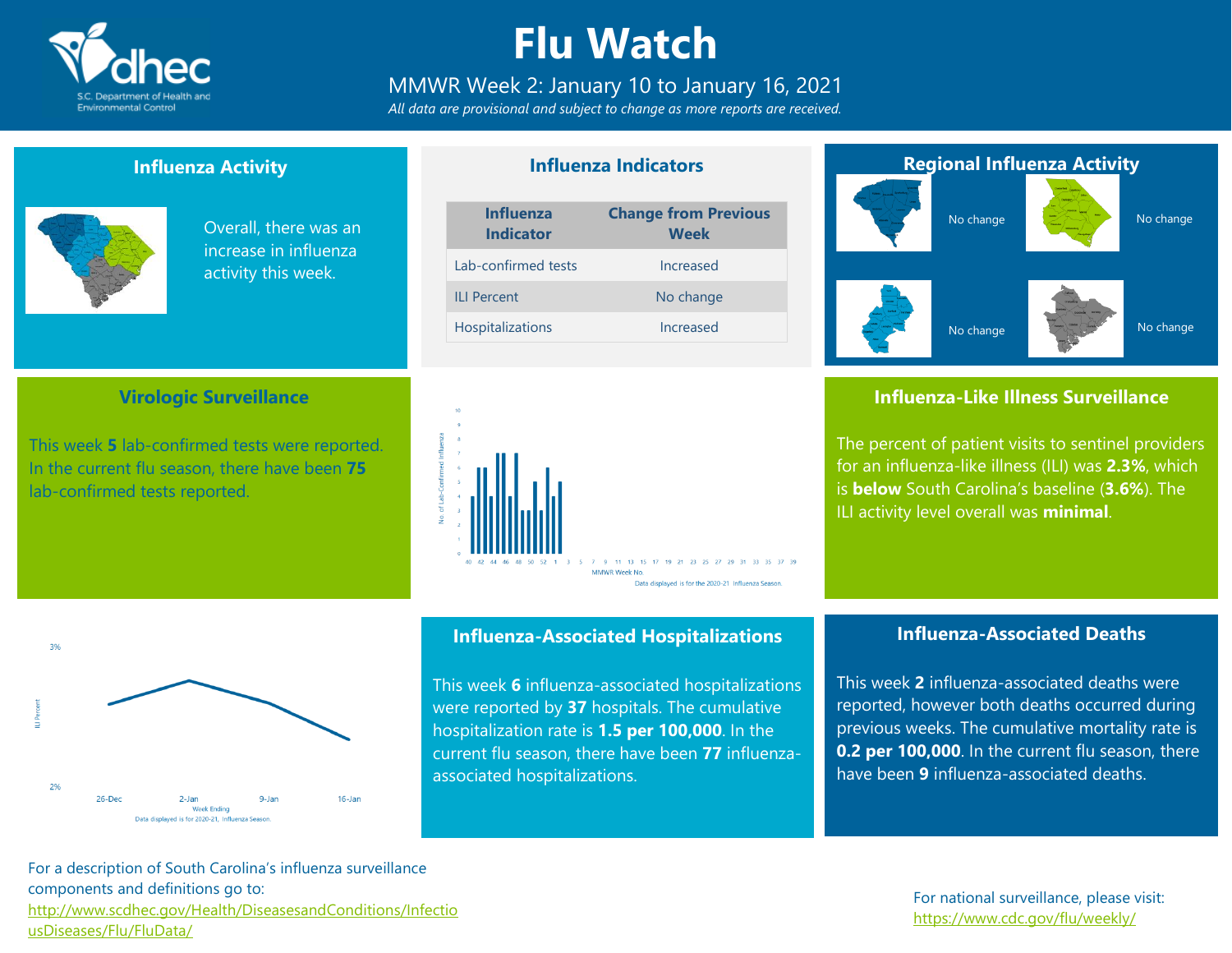### **Influenza Activity\***

**In the 4 Public Health Regions, activity showed**



\* Indicators for assessing influenza activity include: lab-confirmed tests, ILI percent, and hospitalizations.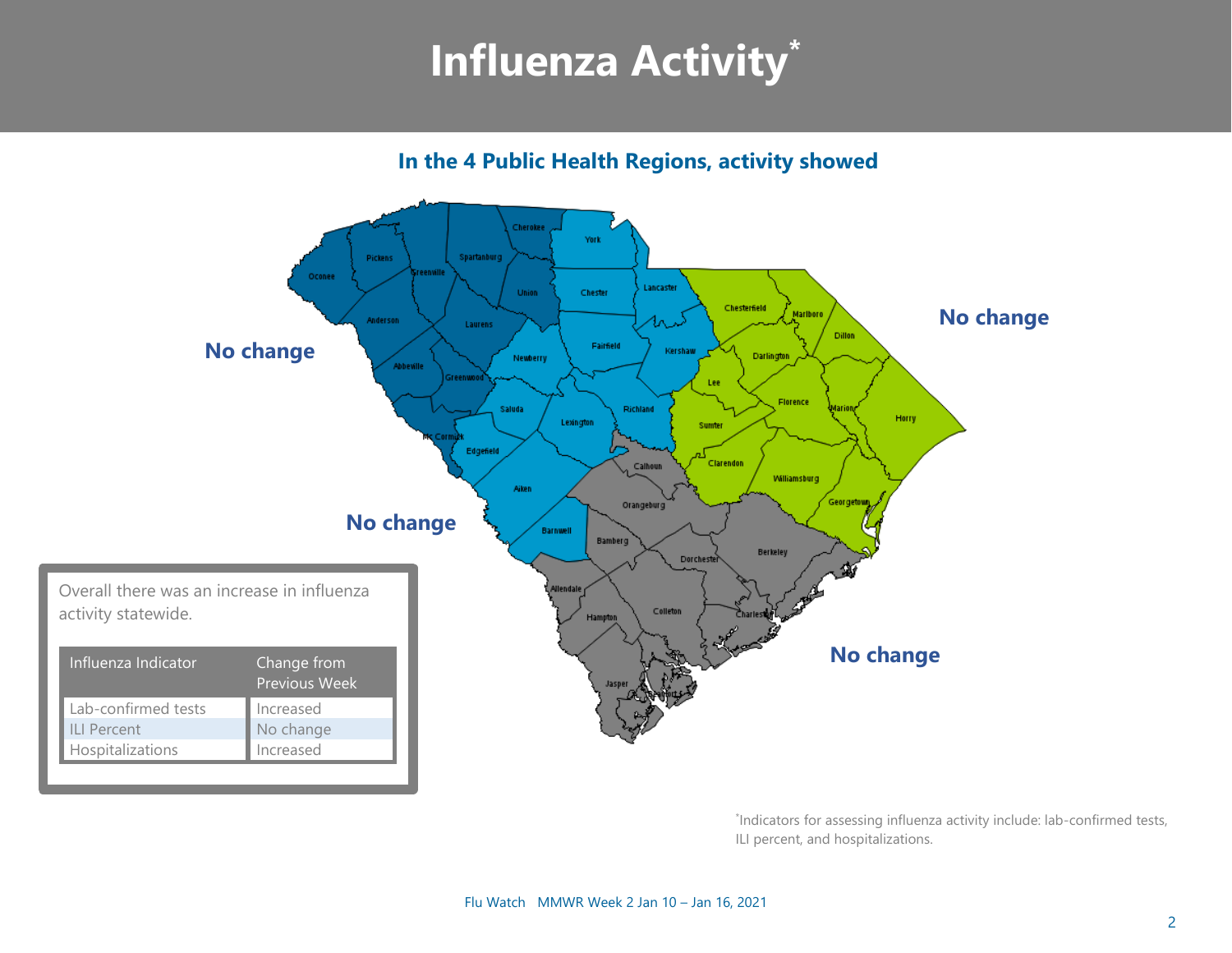### **Virologic Surveillance**

| Lab-Confirmed Influenza Cases by Influenza Type to Date* |                            |           |            |           |                     |  |
|----------------------------------------------------------|----------------------------|-----------|------------|-----------|---------------------|--|
|                                                          | No. of Cases (%)           |           |            |           |                     |  |
| <b>Influenza</b><br><b>Type</b>                          | <b>This</b><br><b>Week</b> | 2020-21   | 2019-20    | 2018-19   | 5 season<br>average |  |
| Overall                                                  | 5                          | 75        | 2125       | 634       | 781                 |  |
| Influenza A                                              | 2(40.0)                    | 14(17.6)  | 1164(54.8) | 587(92.6) | 538(68.9)           |  |
| A(H3)                                                    |                            | --        | 18(1.5)    | 64(10.9)  | 74(13.8)            |  |
| A(H1N1)                                                  | $-1$                       | 1(8.3)    | 303(26.0)  | 115(19.6) | 95(17.7)            |  |
| $A(NS)^{**}$                                             | 2(100.0)                   | 13(91.7)  | 843(72.4)  | 408(69.5) | 369(68.6)           |  |
|                                                          |                            |           |            |           |                     |  |
| Influenza B                                              | 3(60.0)                    | 60(80.9)  | 955(44.9)  | 43(6.8)   | 243(31.1)           |  |
| <b>B</b> (Victoria)                                      |                            |           | 128(13.4)  | 1(2.3)    | 26(10.7)            |  |
| B(Yamagata)                                              | $-$                        | $-$       | 3(0.3)     | $-1$      | 4(1.6)              |  |
| $B$ (LND) <sup>+</sup>                                   | 3(100.0)                   | 60(100.0) | 824(86.3)  | 42(97.7)  | 213(87.7)           |  |
|                                                          |                            |           |            |           |                     |  |
| <b>Influenza Virus</b><br>Coinfection <sup>§</sup>       | O(0.0)                     | 1(1.5)    | 6(0.3)     | 4(0.6)    | N/A                 |  |
| Influenza/SARS-<br>CoV-2 Coinfection <sup>£</sup>        | 1(20.0)                    | 8(10.7)   | 0(0.0)     | N/A       | N/A                 |  |

\*Data presented from previous influenza seasons represents the data from that season through the same week as the current season. Nationally, the influenza season begins with MMWR week 40 and ends with MMWR week 39. The 2020-21 influenza season began on September 27, 2020 and will end on October 3, 2021.

 $**$ NS – not subtyped  $+LND$  – lineage not determined

§Cases with more than one influenza A subtype in the same sample or with influenza A and B viral types in the same sample simultaneously.

£ Lab-confirmed influenza cases who also tested positive for SARS-CoV-2 virus from specimens collected on the same date.

#### **Laboratory-Confirmed Influenza Cases, by Virus Type**





A not subtyped  $A(H1N1) = A(H3) = B$  (lineage not determined) B (YAM) B (VIC) Co-infection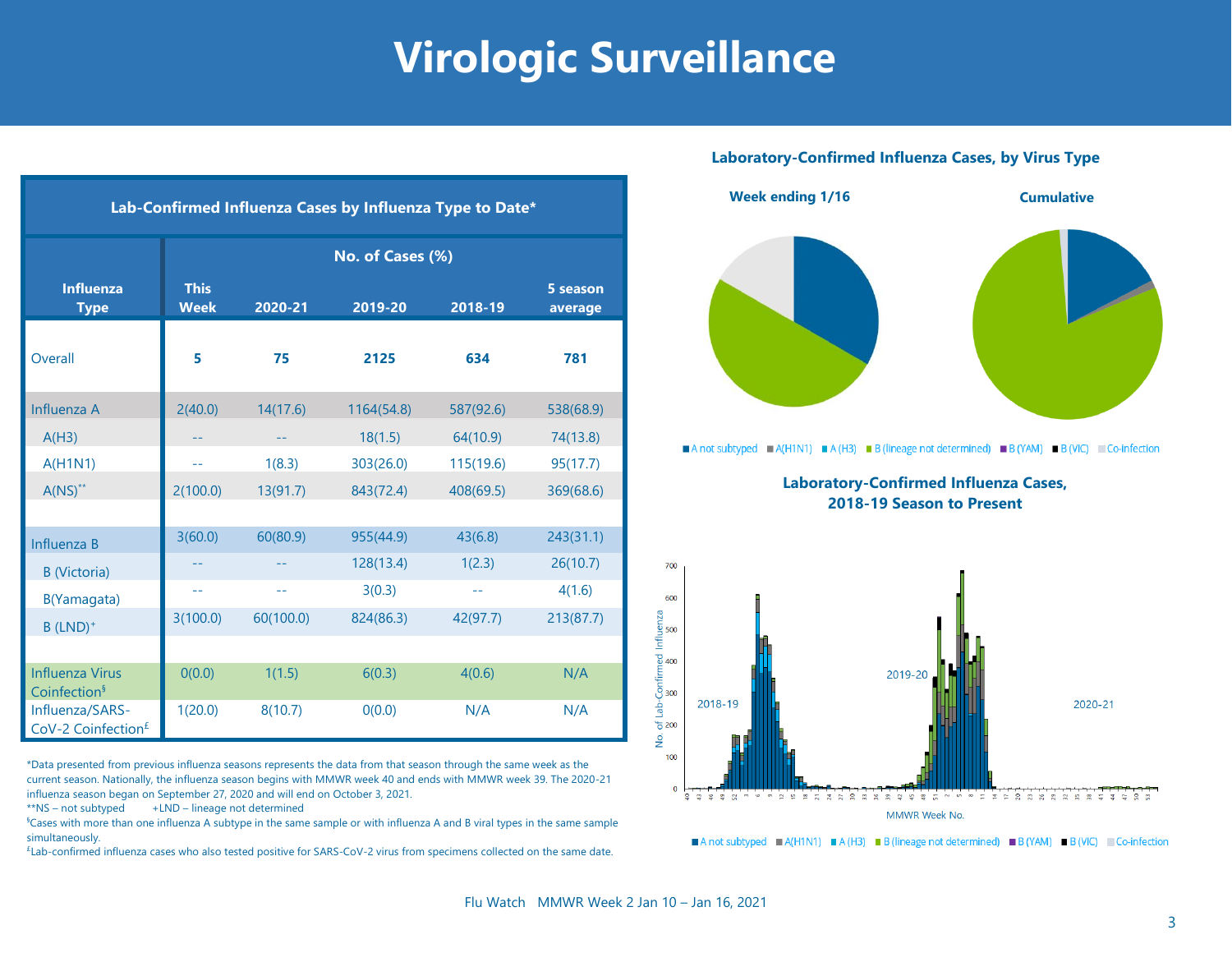### **Influenza-Like Illness (ILI) Surveillance**

This week, the ILI activity level was **minimal** and **2.3%** of patient visits to SC ILINet providers were attributed to an influenza-like illness. This is below the state baseline of **3.6%**.

Reports were received from providers in **12** counties, representing all DHEC Public Health regions.

\*\*ILI percentage is dependent upon the number of reporting providers and/or can vary by disease activity or the number of providers submitting reports.\*\*

**Percentage of Influenza-like Illness (ILI) Visits Reported by Sentinel Providers for Past and Current Seasons**



**MMWR Week** 



State ILI Activity Level by MMWR Week, 2016-17 Influenza **Season to Present** Season to Present **State ILI Activity Level by MMWR Week, 2016-17 Influenza**



**ILI ACTIVITY LEVELS: MINIMAL LOW MODERATE HIGH**

Flu Watch MMWR Week 2 Jan 10 – Jan 16, 2021